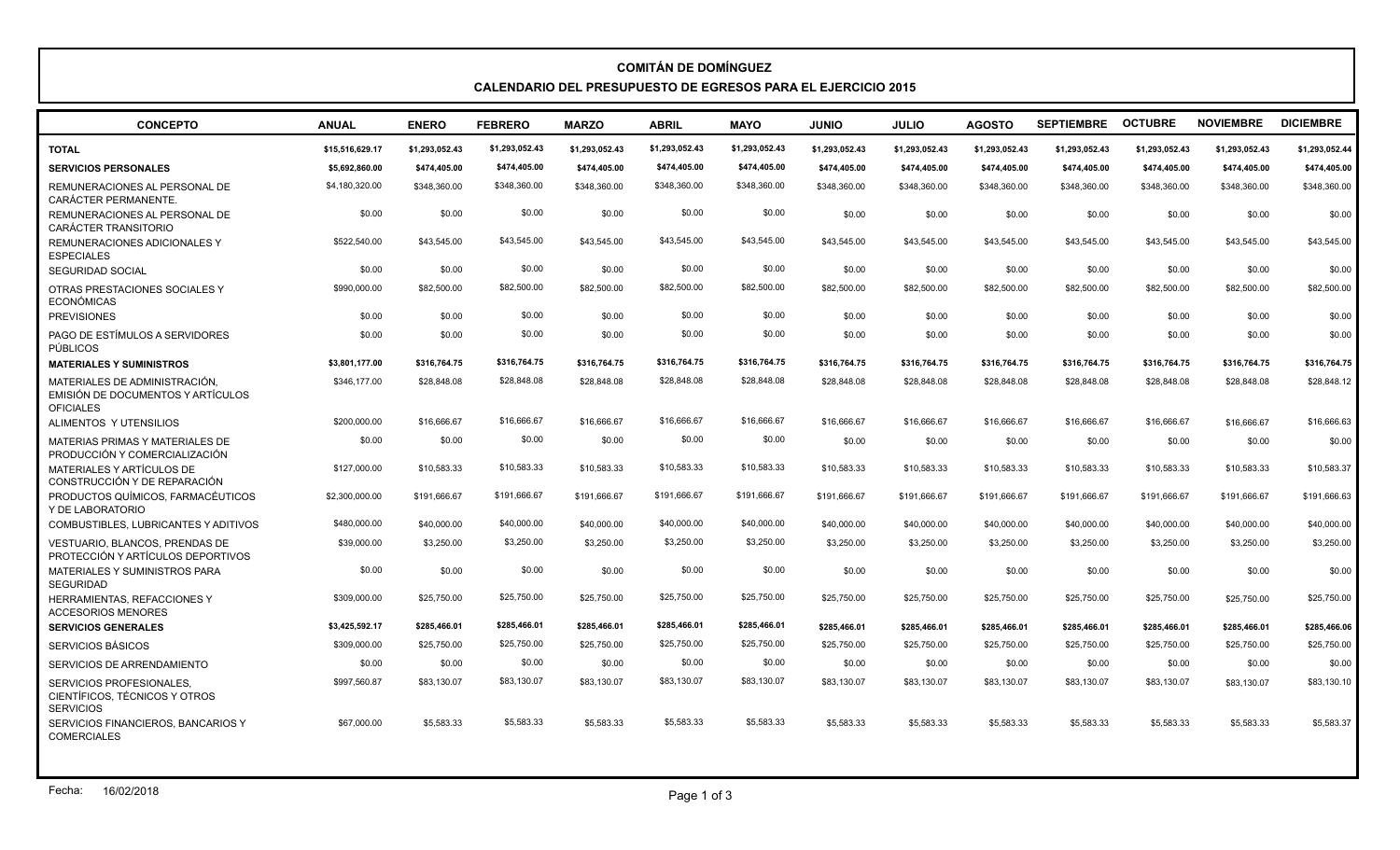## **COMITÁN DE DOMÍNGUEZ CALENDARIO DEL PRESUPUESTO DE EGRESOS PARA EL EJERCICIO 2015**

| <b>CONCEPTO</b>                                                          | <b>ANUAL</b>   | <b>ENERO</b> | <b>FEBRERO</b> | <b>MARZO</b> | <b>ABRIL</b> | <b>MAYO</b>  | <b>JUNIO</b> | <b>JULIO</b> | <b>AGOSTO</b> | <b>SEPTIEMBRE</b> | <b>OCTUBRE</b> | <b>NOVIEMBRE</b> | <b>DICIEMBRE</b> |
|--------------------------------------------------------------------------|----------------|--------------|----------------|--------------|--------------|--------------|--------------|--------------|---------------|-------------------|----------------|------------------|------------------|
| SERVICIOS DE INSTALACIÓN.<br>REPARACIÓN. MANTENIMIENTO Y<br>CONSERVACIÓN | \$465,000.00   | \$38,750.00  | \$38,750.00    | \$38,750.00  | \$38,750.00  | \$38,750.00  | \$38,750.00  | \$38,750.00  | \$38,750.00   | \$38,750.00       | \$38,750.00    | \$38,750.00      | \$38,750.00      |
| SERVICIOS DE COMUNICACIÓN SOCIAL Y<br>PUBLICIDAD                         | \$164,000.00   | \$13,666.67  | \$13,666.67    | \$13,666.67  | \$13,666.67  | \$13,666.67  | \$13,666.67  | \$13,666.67  | \$13,666.67   | \$13,666.67       | \$13,666.67    | \$13,666.67      | \$13,666.63      |
| SERVICIOS DE TRASLADO Y VIÁTICOS                                         | \$613,031.30   | \$51,085.94  | \$51,085.94    | \$51,085.94  | \$51,085.94  | \$51,085.94  | \$51,085.94  | \$51,085.94  | \$51,085.94   | \$51,085.94       | \$51,085.94    | \$51,085.94      | \$51,085.96      |
| <b>SERVICIOS OFICIALES</b>                                               | \$770,000.00   | \$64,166.67  | \$64,166.67    | \$64,166.67  | \$64,166.67  | \$64,166.67  | \$64,166.67  | \$64,166.67  | \$64,166.67   | \$64,166.67       | \$64,166.67    | \$64,166.67      | \$64,166.63      |
| OTROS SERVICIOS GENERALES                                                | \$40,000.00    | \$3,333.33   | \$3,333.33     | \$3,333.33   | \$3,333.33   | \$3,333.33   | \$3,333.33   | \$3,333.33   | \$3,333.33    | \$3,333.33        | \$3,333.33     | \$3,333.33       | \$3,333.37       |
| TRANSFERENCIAS, ASIGNACIONES,<br><b>SUBSIDIOS Y OTRAS AYUDAS</b>         | \$2,597,000.00 | \$216,416.67 | \$216,416.67   | \$216,416.67 | \$216,416.67 | \$216,416.67 | \$216,416.67 | \$216,416.67 | \$216,416.67  | \$216,416.67      | \$216,416.67   | \$216,416.67     | \$216,416.63     |
| SUBSIDIOS Y SUBVENCIONES                                                 | \$0.00         | \$0.00       | \$0.00         | \$0.00       | \$0.00       | \$0.00       | \$0.00       | \$0.00       | \$0.00        | \$0.00            | \$0.00         | \$0.00           | \$0.00           |
| <b>AYUDAS SOCIALES</b>                                                   | \$2,597,000.00 | \$216.416.67 | \$216,416.67   | \$216.416.67 | \$216,416.67 | \$216,416.67 | \$216.416.67 | \$216,416.67 | \$216,416.67  | \$216,416.67      | \$216,416.67   | \$216,416.67     | \$216,416.63     |
| PENSIONES Y JUBILACIONES                                                 | \$0.00         | \$0.00       | \$0.00         | \$0.00       | \$0.00       | \$0.00       | \$0.00       | \$0.00       | \$0.00        | \$0.00            | \$0.00         | \$0.00           | \$0.00           |
| <b>DONATIVOS</b>                                                         | \$0.00         | \$0.00       | \$0.00         | \$0.00       | \$0.00       | \$0.00       | \$0.00       | \$0.00       | \$0.00        | \$0.00            | \$0.00         | \$0.00           | \$0.00           |
| <b>BIENES MUEBLES, INMUEBLES E</b><br><b>INTANGIBLES</b>                 | \$0.00         | \$0.00       | \$0.00         | \$0.00       | \$0.00       | \$0.00       | \$0.00       | \$0.00       | \$0.00        | \$0.00            | \$0.00         | \$0.00           | \$0.00           |
| <b>MOBILIARIO Y EQUIPO DE</b><br><b>ADMINISTRACIÓN</b>                   | \$0.00         | \$0.00       | \$0.00         | \$0.00       | \$0.00       | \$0.00       | \$0.00       | \$0.00       | \$0.00        | \$0.00            | \$0.00         | \$0.00           | \$0.00           |
| MOBILIARIO Y EQUIPO EDUCACIONAL Y<br><b>RECREATIVO</b>                   | \$0.00         | \$0.00       | \$0.00         | \$0.00       | \$0.00       | \$0.00       | \$0.00       | \$0.00       | \$0.00        | \$0.00            | \$0.00         | \$0.00           | \$0.00           |
| EQUIPO E INSTRUMENTAL MÉDICO Y DE<br><b>LABORATORIO</b>                  | \$0.00         | \$0.00       | \$0.00         | \$0.00       | \$0.00       | \$0.00       | \$0.00       | \$0.00       | \$0.00        | \$0.00            | \$0.00         | \$0.00           | \$0.00           |
| VEHÍCULOS Y EQUIPO DE TRANSPORTE                                         | \$0.00         | \$0.00       | \$0.00         | \$0.00       | \$0.00       | \$0.00       | \$0.00       | \$0.00       | \$0.00        | \$0.00            | \$0.00         | \$0.00           | \$0.00           |
| MAQUINARIA, OTROS EQUIPOS Y<br><b>HERRAMIENTAS</b>                       | \$0.00         | \$0.00       | \$0.00         | \$0.00       | \$0.00       | \$0.00       | \$0.00       | \$0.00       | \$0.00        | \$0.00            | \$0.00         | \$0.00           | \$0.00           |
| <b>ACTIVOS BIOLÓGICOS</b>                                                | \$0.00         | \$0.00       | \$0.00         | \$0.00       | \$0.00       | \$0.00       | \$0.00       | \$0.00       | \$0.00        | \$0.00            | \$0.00         | \$0.00           | \$0.00           |
| <b>BIENES INMUEBLES</b>                                                  | \$0.00         | \$0.00       | \$0.00         | \$0.00       | \$0.00       | \$0.00       | \$0.00       | \$0.00       | \$0.00        | \$0.00            | \$0.00         | \$0.00           | \$0.00           |
| <b>ACTIVOS INTANGIBLES</b>                                               | \$0.00         | \$0.00       | \$0.00         | \$0.00       | \$0.00       | \$0.00       | \$0.00       | \$0.00       | \$0.00        | \$0.00            | \$0.00         | \$0.00           | \$0.00           |
| <b>INVERSIÓN PÚBLICA</b>                                                 | \$0.00         | \$0.00       | \$0.00         | \$0.00       | \$0.00       | \$0.00       | \$0.00       | \$0.00       | \$0.00        | \$0.00            | \$0.00         | \$0.00           | \$0.00           |
| OBRA PÚBLICA EN BIENES DE DOMINIO<br>PÚBLICO                             | \$0.00         | \$0.00       | \$0.00         | \$0.00       | \$0.00       | \$0.00       | \$0.00       | \$0.00       | \$0.00        | \$0.00            | \$0.00         | \$0.00           | \$0.00           |
| OBRA PÚBLICA EN BIENES DE DOMINIO<br><b>PROPIO</b>                       | \$0.00         | \$0.00       | \$0.00         | \$0.00       | \$0.00       | \$0.00       | \$0.00       | \$0.00       | \$0.00        | \$0.00            | \$0.00         | \$0.00           | \$0.00           |
| PROYECTOS PRODUCTIVOS Y ACCIONES<br>DE FOMENTO                           | \$0.00         | \$0.00       | \$0.00         | \$0.00       | \$0.00       | \$0.00       | \$0.00       | \$0.00       | \$0.00        | \$0.00            | \$0.00         | \$0.00           | \$0.00           |
| <b>INVERSIONES FINANCIERAS Y OTRAS</b><br><b>PROVISIONES</b>             | \$0.00         | \$0.00       | \$0.00         | \$0.00       | \$0.00       | \$0.00       | \$0.00       | \$0.00       | \$0.00        | \$0.00            | \$0.00         | \$0.00           | \$0.00           |
| <b>INVERSIONES PARA EL FOMENTO DE</b><br><b>ACTIVIDADES PRODUCTIVAS</b>  | \$0.00         | \$0.00       | \$0.00         | \$0.00       | \$0.00       | \$0.00       | \$0.00       | \$0.00       | \$0.00        | \$0.00            | \$0.00         | \$0.00           | \$0.00           |
| PROVISIONES PARA CONTINGENCIAS Y<br>OTRAS EROGACIONES ESPECIALES         | \$0.00         | \$0.00       | \$0.00         | \$0.00       | \$0.00       | \$0.00       | \$0.00       | \$0.00       | \$0.00        | \$0.00            | \$0.00         | \$0.00           | \$0.00           |